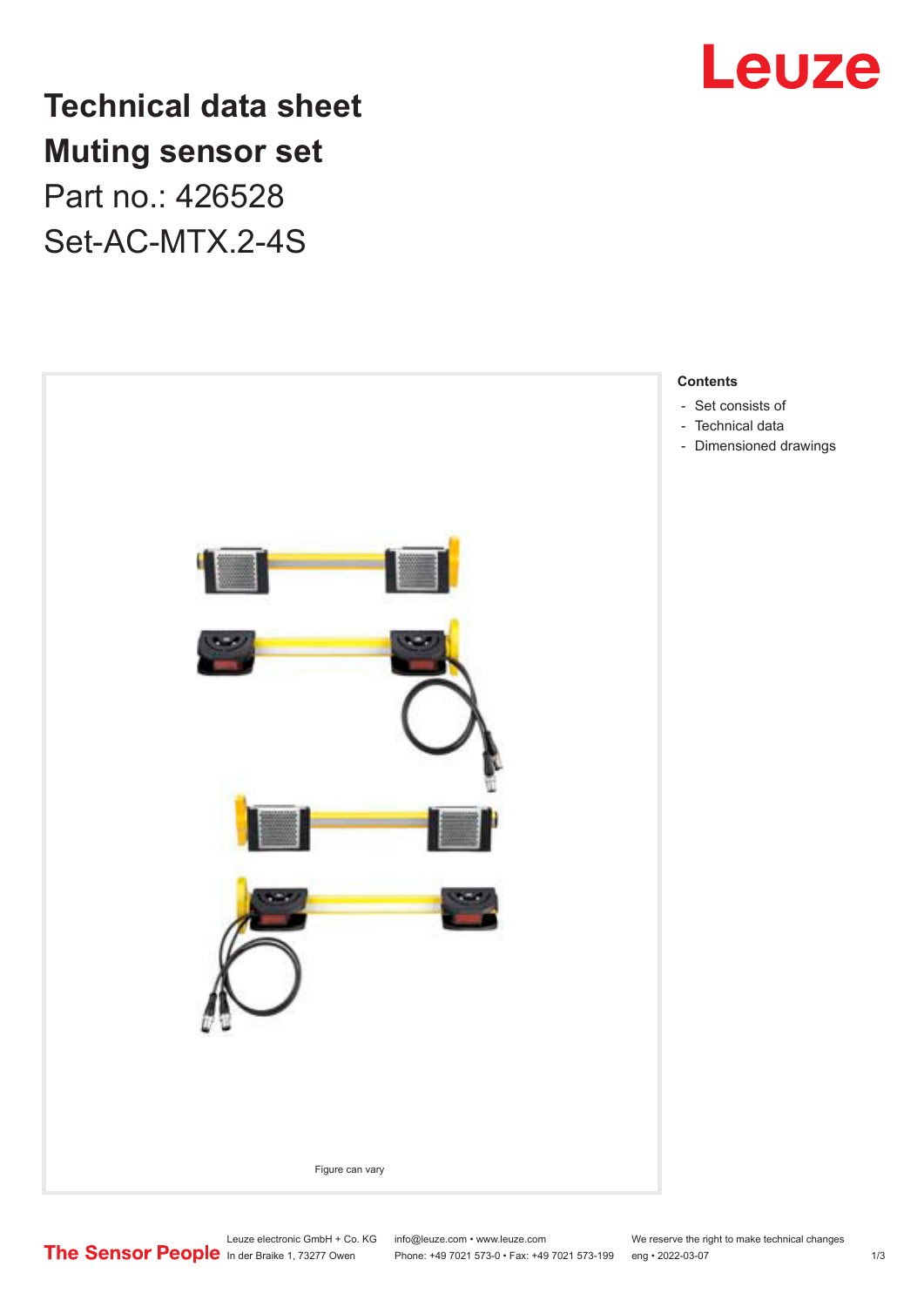### <span id="page-1-0"></span>**Set consists of**

# Leuze

| Quantity       | Part no. | <b>Designation</b> | <b>Article</b>                                                       | <b>Description</b>                                                                                                                                                                                                                                                                                                                      |
|----------------|----------|--------------------|----------------------------------------------------------------------|-----------------------------------------------------------------------------------------------------------------------------------------------------------------------------------------------------------------------------------------------------------------------------------------------------------------------------------------|
| 4              | 50139557 | M <sub>12</sub>    | PRK25C.D/PX-2000- Polarized retro-reflective<br>photoelectric sensor | Application: Detection of stretch-wrapped objects<br>Operating range limit: 0.05  10 m<br>Light source: LED, Red<br>Supply voltage: DC<br>Digital switching outputs: 1 Piece(s)<br>Switching output 1: Transistor, PNP, Dark switching<br>Switching frequency: 1,500 Hz<br>Connection: Cable with connector, 2,000 mm, M12, PUR, 4 -pin |
| $\overline{4}$ | 50022814 | <b>TKS 50X50</b>   | Reflector                                                            | Design: Rectangular<br>Triple reflector size: 4 mm<br>Reflective surface: 47 mm x 48 mm<br><b>Material: Plastic</b><br>Base material: Plastic<br>Chemical designation of the material: PMMA8N<br>Fastening: Through-hole mounting, Adhesive                                                                                             |

## **Technical data**

#### **Basic data**

| <b>Series</b>                   | Set-AC                                                 |  |  |  |  |  |
|---------------------------------|--------------------------------------------------------|--|--|--|--|--|
| <b>Suitable for</b>             | MLD 500, MLD 300 multiple light beam<br>safety devices |  |  |  |  |  |
| <b>Optical data</b>             |                                                        |  |  |  |  |  |
| <b>Operating range</b>          | $0.058$ m, with reflector $TK(S)$<br>100x100           |  |  |  |  |  |
| <b>Operating range</b>          | 0.05  4 m, With reflector TKS 50x50                    |  |  |  |  |  |
| Mechanical data                 |                                                        |  |  |  |  |  |
| Net weight                      | 1,570q                                                 |  |  |  |  |  |
| <b>Housing color</b>            |                                                        |  |  |  |  |  |
|                                 | Yellow, RAL 1021                                       |  |  |  |  |  |
| <b>Type of fastening</b>        | Supplied mounting bracket                              |  |  |  |  |  |
| Type of muting sensors          | PRK 25C retro-reflective photoelectric<br>sensors      |  |  |  |  |  |
| <b>Number of muting sensors</b> | 4 Piece(s)                                             |  |  |  |  |  |

#### **Classification**

| <b>Customs tariff number</b> | 85365019 |
|------------------------------|----------|
| <b>ECLASS 5.1.4</b>          | 27279290 |
| <b>ECLASS 8.0</b>            | 27279290 |
| <b>ECLASS 9.0</b>            | 27279090 |
| ECLASS 10.0                  | 27272792 |
| <b>ECLASS 11.0</b>           | 27272792 |
| ECLASS 12.0                  | 27272792 |
| <b>ETIM 5.0</b>              | EC002498 |
| <b>ETIM 6.0</b>              | EC003015 |
| <b>ETIM 7.0</b>              | EC003015 |